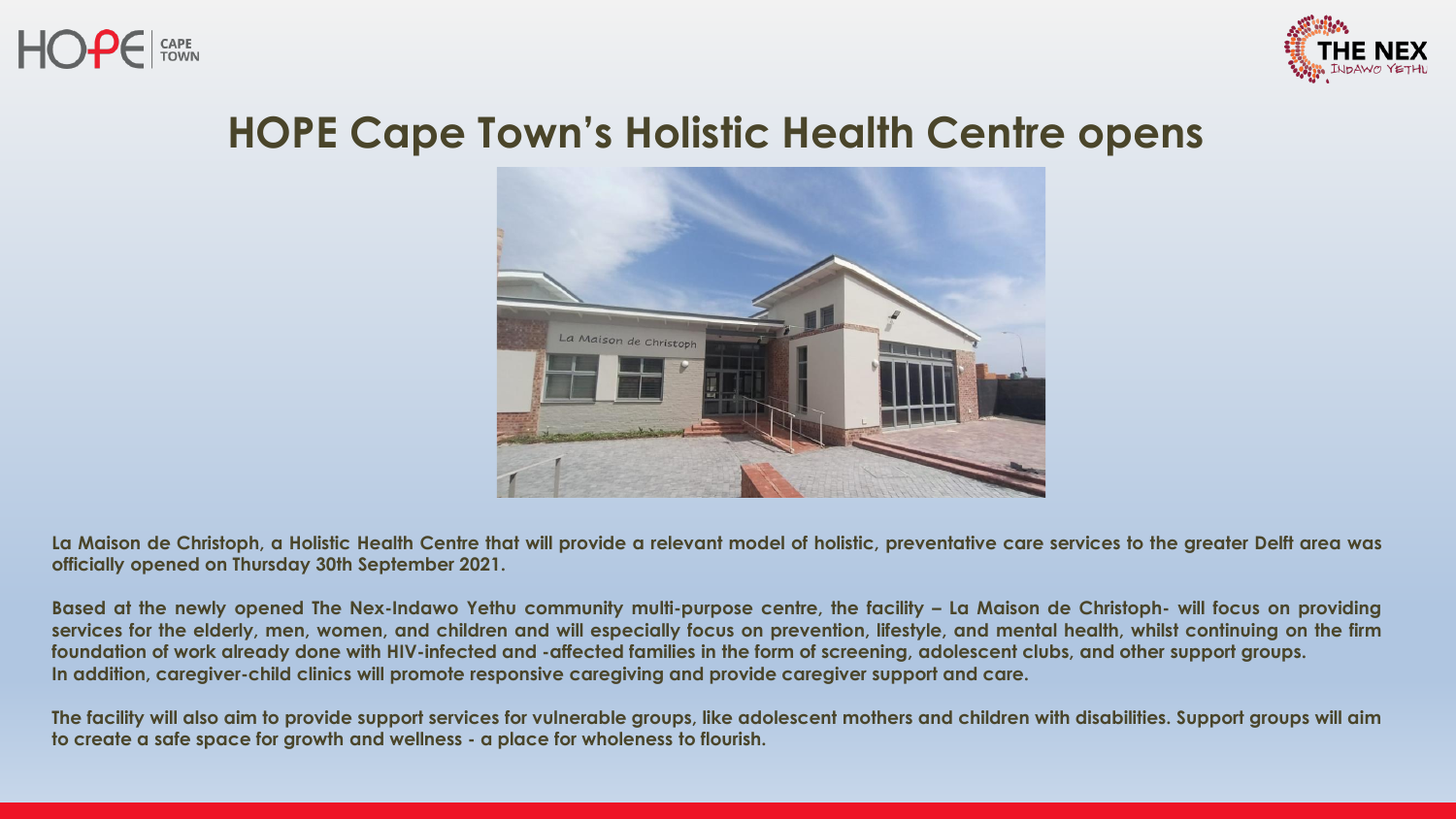Dr Izane Reyneke, CEO of HOPE Cape Town said that The NEX represents, in physical form, HOPE Cape Town's vision and mission to incrementally improve the quality of life of children, adolescents, families, youth, and women, especially the vulnerable and those infected and affected by HIV/AIDs, through a range of inter-linked activities in partnership with local citizens, CBOs, NGOS, a range of strategic public and private partnerships, and support of local and global **donors.**

"It symbolises the vision and mission of HOPE Cape Town and represents a focal point, a nexus (coming together) of lessons and experience gained from the organisation's 20 years of hands-on practice, experience, and innovation, offering an opportunity to consolidate, strengthen, and innovate a range of inter**linked activities and core competencies, as well as explore new areas of intervention."**

Funding for La Maison de Christoph was made possible by the BIPPOP Foundation in Europe and the representative of the Foundation, Advocate Martin Hornig, **travelled especially to South Africa for the opening.**

Services will open to the general public at the beginning of November but health and wellness courses for community health care workers and Early Childhood **Development Workshops have already commenced.**



*Rev Fr Wim Lindeque bestows a blessing on the building*



*Clinical Nurse Practitioner Zanele Hali who will mange the centre; HOPE Cape Town CEO, Dr Izane Reyneke; Martin Hoernig, a representative of the BIPPOP Foundation who funded the health centre and Ward Councillor Michelle Adonis*



*German Consul Sven Hartwig; Dr Giovanni Perez, Chief Director Department of Health Western Cape; Rev. Fr Stefan Hippler*